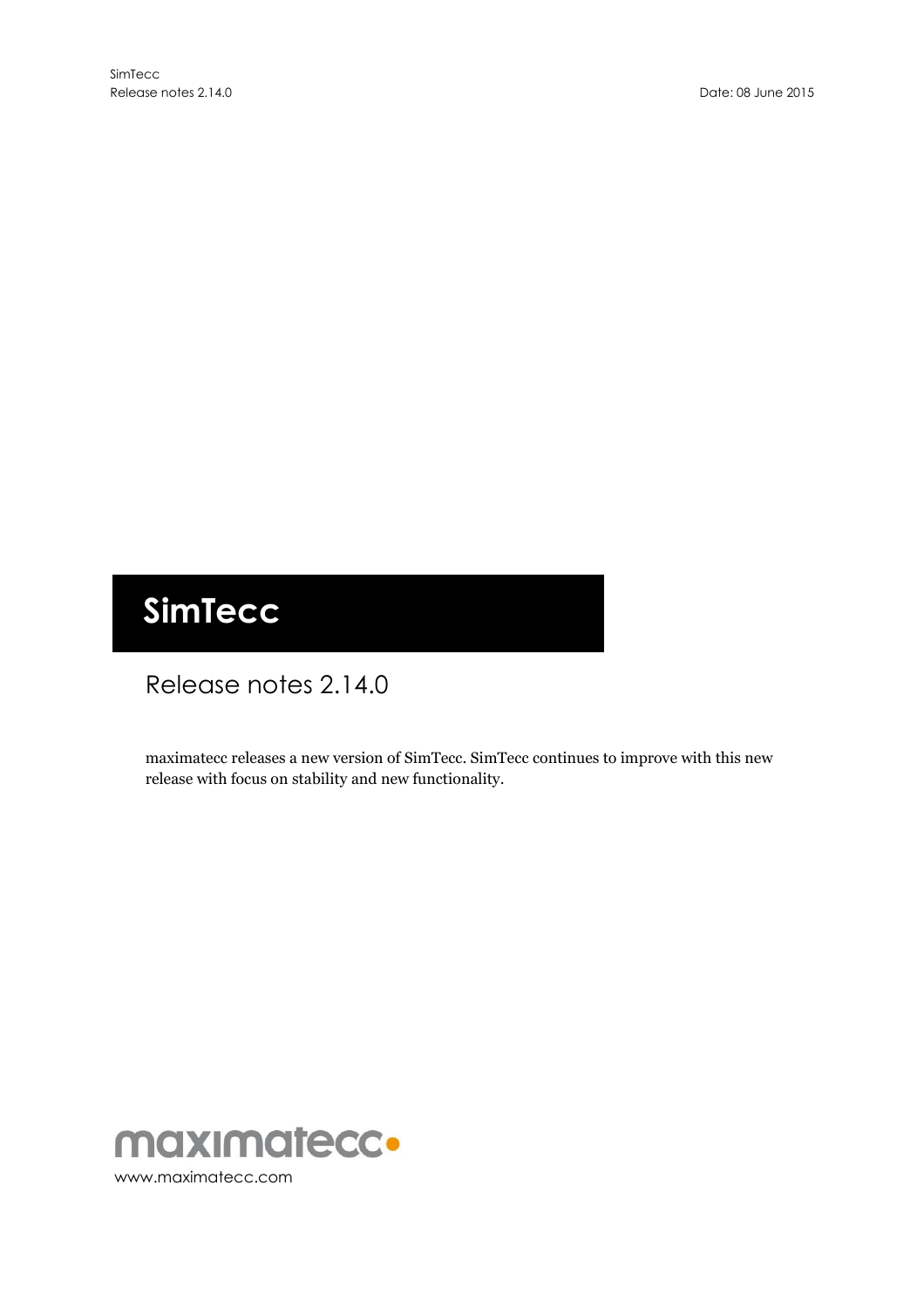#### **Change notification**

maximatecc is releasing a new version of SimTecc including several bug fixes, new documentation, multicore support for TimeSync, x64 versions of some of our components and more.

Two installers are available, one for the x86 platform and one for the x64 platform. The x86 version may not be installed on the x64 platform and vice versa. Apart from the addition of x64 support for some of the SimTecc components in the x64 version both versions are the same.

### **Licensing**

The new version of SimTecc will not require a new license. When installing the new version of SimTecc the old license registered on the computer will be discovered. With the introduction of two license levels an old license, before version 2.7.0, is equal to the new Developer license which has no limitations.

If you don't have a valid license for SimTecc, install the new version and follow the instructions in documentation to request a license.

#### **New possibilities**

With the release of SimTecc 2.14.0 there are a couple of new features:

- The introduction of SimSocket Configurator means you no longer need to edit the xml-file directly and risk inputting invalid information. Even more settings are now configurable too.
- TimeSync is now able to harness the power of modern computers using multiple cores. In the past TimeSync only made use of one core no matter what the CPU architecture looked like. It is still possible to run TimeSync in single core mode.
- The following components (and their respective tools) are now available for the  $x64$ platform: SimCAN, SimIO, SimIo2Can, SimIo2Eth, SimLIN, SimSerial and SimSocket
- SimScript has been discontinued in favour of using Python scripts with IronPython. SimTecc provides IronPython helper classes for the following components: SimCAN, SimIO, SimSerial and SimSocket
- The new SimIo2Eth Client interface can be used to communicate with SimTecc on the computer running the SimIo2Eth Server. In addition to having the same interface as SimIO it provides a couple of functions handling the Ethernet connection.
- A path to a CAN log file may now be specified from BusTool instead of having to edit the registry directly.



**maximatecc** P.O. Box 83 • SE-822 22 Alfta • Sweden Phone: +46 271 75 76 00• info@maximatecc.com • www.maximatecc.com